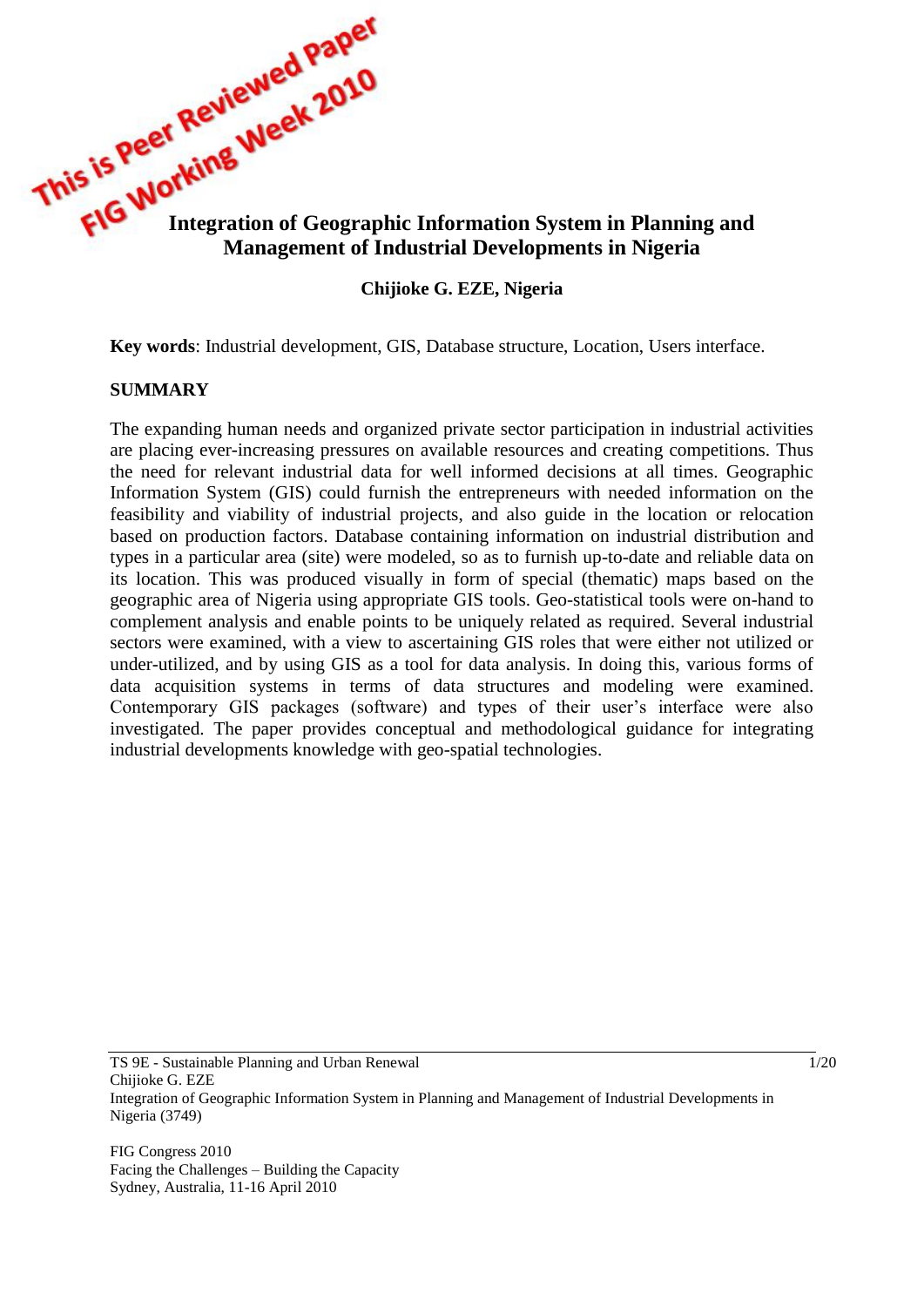# **Integration of Geographic Information System in Planning and Management of Industrial Developments in Nigeria**

### **Chijioke G. EZE, Nigeria**

### 1. **INTRODUCTION**

Nigeria has a surface area of about 923,766sqkm (CIA, 2009). The area lies within latitude 4º 10' to 14º 02'N of the Equator and longitude 2º 45' to 14º 35'E of the Greenwich meridian. It is bordered by Cameroon, Benin, Niger, Chad and the Atlantic coast of West Africa in the East, West, North and South respectively (Figure 1). The country has a population of 120million (FRNOG, 2007). Given the relative poverty, high unemployment, and range of living types, it is clear that there exists a need for adequate planning and development. Without data, industrial planning and development is not possible, and the basis for evaluating priorities is data. The Nigerian economic landscape still suffers from extreme levels of uneven development and structural unemployment, partly due to non-availability of maps and other industrial data in required format.

In this era of expanding human needs and increasing organized private sector participation in industrial projects in Nigeria. Geographic Information System (GIS) could furnish the entrepreneurs with needed information on the feasibility and viability of industrial projects, and also guide in the location so as not to fall foul of the environmental laws. A functional GIS should be able to achieve (store) database containing information on industrial distribution and types (heavy and light industries) in a particular area (site). On its location furnish up-to-date and reliable data on existing and state of infrastructure in place or would-be project site. This could be produced visually in form of special (thematic) maps. On nonspatial applications GIS techniques could also be on duty to collate data on the continuous functioning and welfare of the workers. Therefore, the objectives of the study were to develop the GIS tools for handling industrial developments in Nigeria, so as to provide database in digitized form for effective industrial management and GIS support operations of future industries. This is because of the employment and income potential it is supposed to offer to the immediate environment and the nation at large. This article presents the result of a recently conducted GIS integration with industrial developments in Nigeria. The study is concerned with the use of GIS in support of equitable redistribution of common wealth (resources) in Nigeria. In other to achieve the above objective, few industries were selected upon the assumption that industrial change here is rapid and dynamic.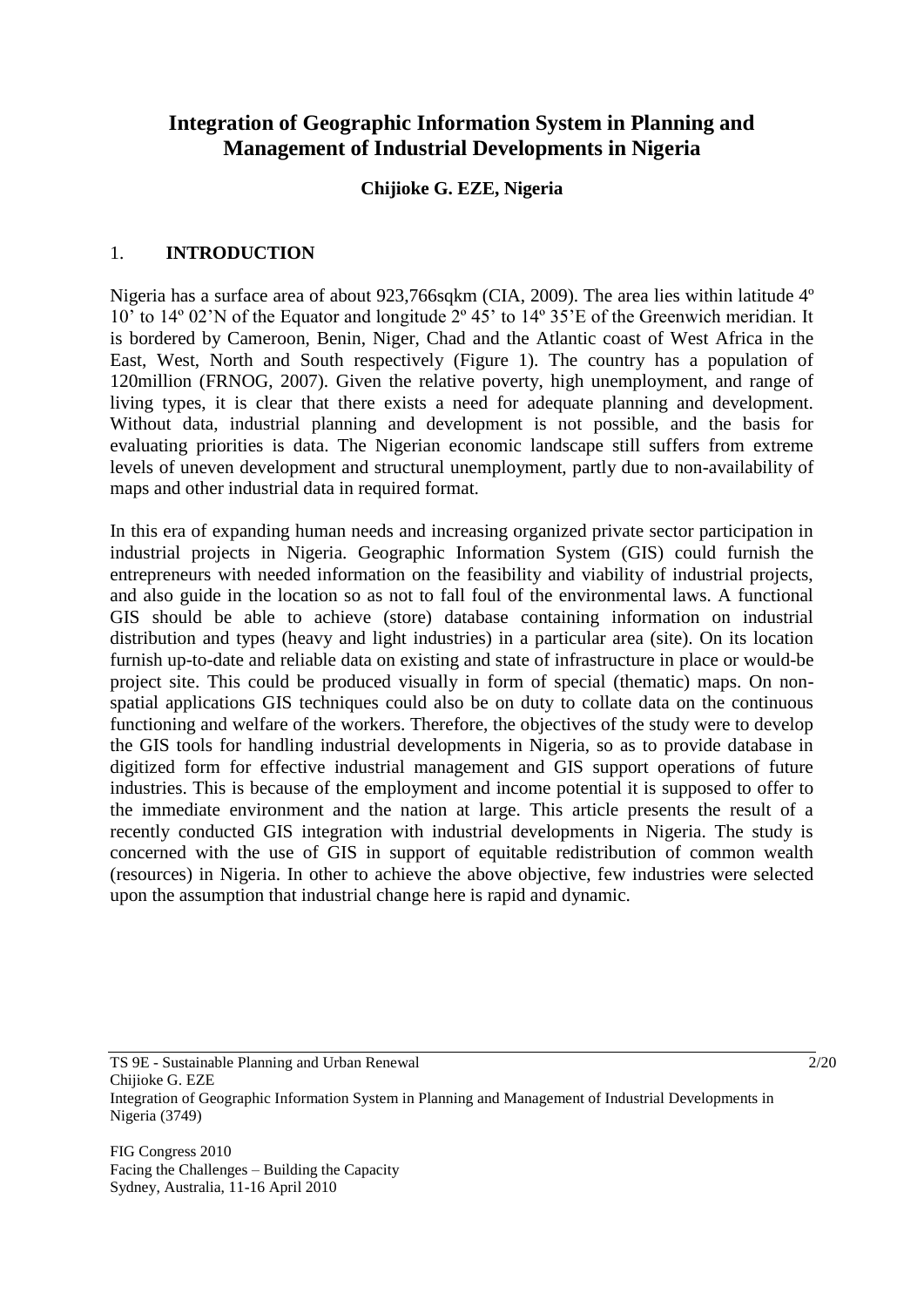

**Fig. 1:** Location Map of Nigeria **Scale**: 1:8000000

### **2 INDUSTRIAL DEVELOPMENTS AND POLICIES**

Nigeria has some unique characteristics that tend to make development difficult. Industrial location policies are either formulated partially to favour certain non-economic gains or satisfy geo-political lines. Little attention is paid on diversification to economic factors. This unfortunately has given rise to the collapse of several industries. Moreover, most industries in Nigeria were sited using foreign consultancies, which were not really interested in the proliferation of such industries, partly to avoid competition from their home (foreign) industries. Therefore, such industries are concentrated almost at trade terminals or export routes. Most early industries were on cash crops and raw material to feed foreign industries (Eze, 2000). There were little or no comprehensive efforts to encourage local and indigenous development and ownership of industries. Therefore the design of early industries were made abroad and skillfully hoisted on our decision-makers (Leaders).

Overtime Nigeria through its appropriate policy making organs have had a multi-national and participatory industrial policy. Though, few industries (entirely foreign) owned by colonial masters (Britain) were existing. Those industries cannot be said to have been established by an independent policies. This was because those early industries were mainly export processing, and were meant to supply raw materials to foreign industries. However, at the attainment of independence, a number of policies were put in place to either argument some existing policies or entirely new one. These were perhaps to assert Nigeria's independence. These new policies were inter-alia to accelerate rapid industrialization of the country. The policy term was to encourage exploration and exploitation of petroleum, solid minerals, and simulation of the manufacturing sector with its attendant employment multipliers.

TS 9E - Sustainable Planning and Urban Renewal 3/20 Chijioke G. EZE Integration of Geographic Information System in Planning and Management of Industrial Developments in Nigeria (3749)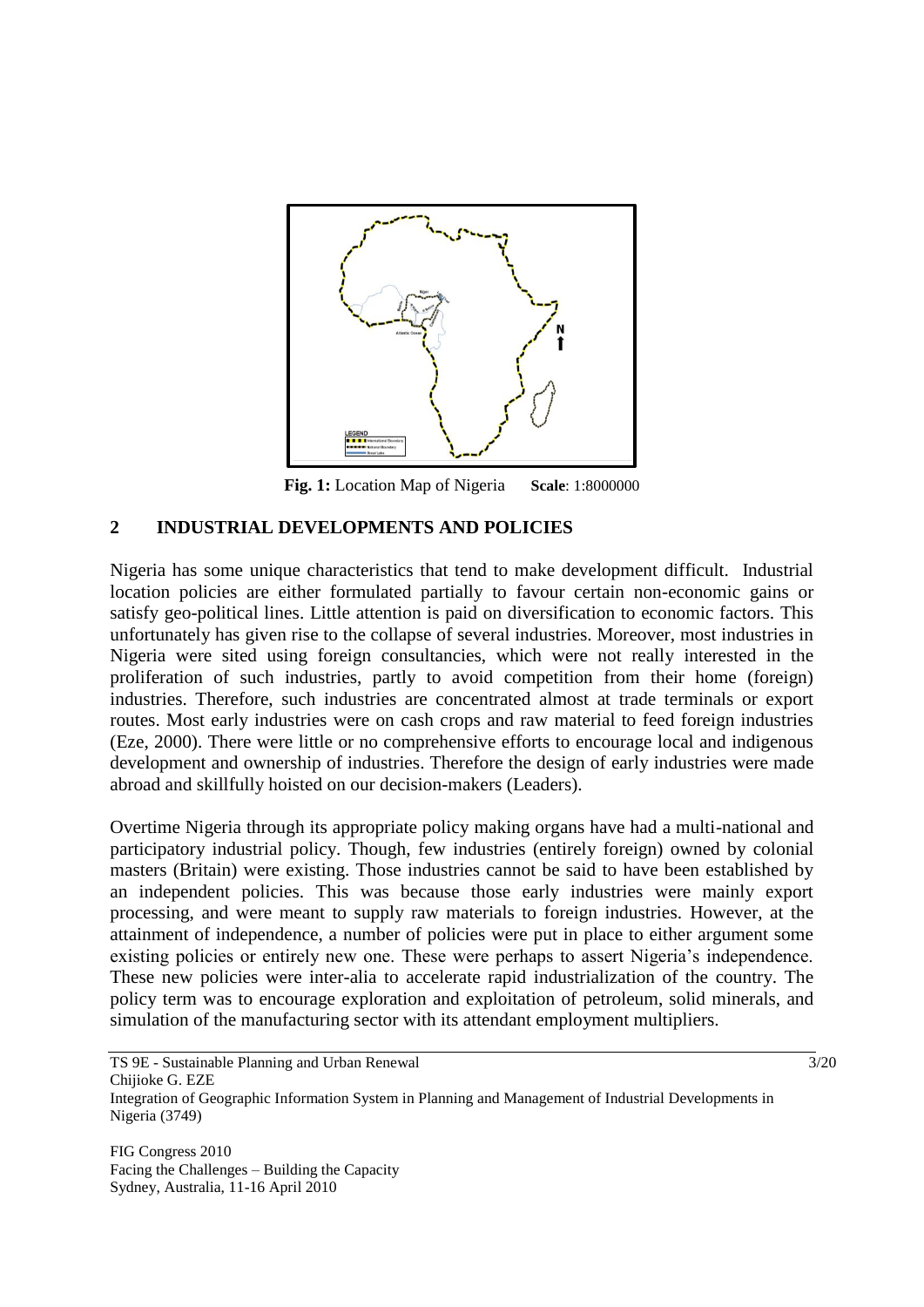Since, industrialization is synonymous with development. According to Udu and Agu (1993) such developments is dependent on a certain number of factors such as: averability of raw materials, infrastructural facilities, geographical site, good and thoughtful planning, human resources, capital and investments, mental attitude of the population, size of the market, e.t.c. Fortunately, at this era of our national development there is no gain claiming that Nigeria is beginning to experience the benefits of information management technology made possible by advancement in digital electronics. The GIS is hence a sine qua non tool towards the full realization of the present drive for privatization policies aimed at accelerating industrial growth. What is required presently is to encourage and sustain capacity building and utilization of GIS products in various aspects of our life. The perceived drawbacks to this laudable objective may be in the face of dwindling income and investment compared to cost of hardware and software units.

## **3. APPROACH**

The approach for the study was actually an integrated approach to project management (industrial) using GIS as a tool. In the process, an interactive digital map of Nigeria was achieved using the AutoCAD drafting and ArcView GIS mapping tools. However, special caution must be exercised during data acquisition, modeling and manipulation, because errors may crept-in and degrade the data quality, and since the application combined with the DBMS hinges critically on data quality and availability at appropriate scales.

## 3.1 **Data inputs and sourcing**

The first step of the study was the collection of base information on industrial, economic and environmental parameters of the country in consideration to its constituent states. Data of selected sectors of the industry was collected for analyzing industrial developments activities. A combination of spatial data and non-spatial data were selected for the study. The admin map of Nigeria with the 36 states (Scale: 1: 1,000,000 of 1996 edition) was treated as the base map for the analysis. Other maps such as States admin maps of 1:50,000 and local government (district) maps of 1:50,000 – 1:500,000 (1997 and 2001 reprints) were used for detailed data extraction. Data adjustments were carried out to meet the objectives of the study. The non spatial data like type of industry, year established, etc were also collected for analysis.

The data sourcing were carried out with concerned stakeholders to industrial developments. Such as: the Federal Office of Statistics (FOS) Lagos; Nigerian Stock Exchange (NSE); Central Bank of Nigeria (CBN); Nigerian Industrial Development Bank Ltd Lagos; Manufactures Association of Nigeria, Ikeja; Nigerian Association of Commerce Industrial Mines and Agriculture (NACIMA) - Maryland; Industrial Training Fund (ITF) Ojota; Ministry of Commerce and Industries – Alausa; Federal Ministries of Mines, Power, Steel; Dept. of Petroleum Resources, Victoria Island; Federal Survey Division, Lagos. The major

TS 9E - Sustainable Planning and Urban Renewal 4/20 Chijioke G. EZE Integration of Geographic Information System in Planning and Management of Industrial Developments in Nigeria (3749)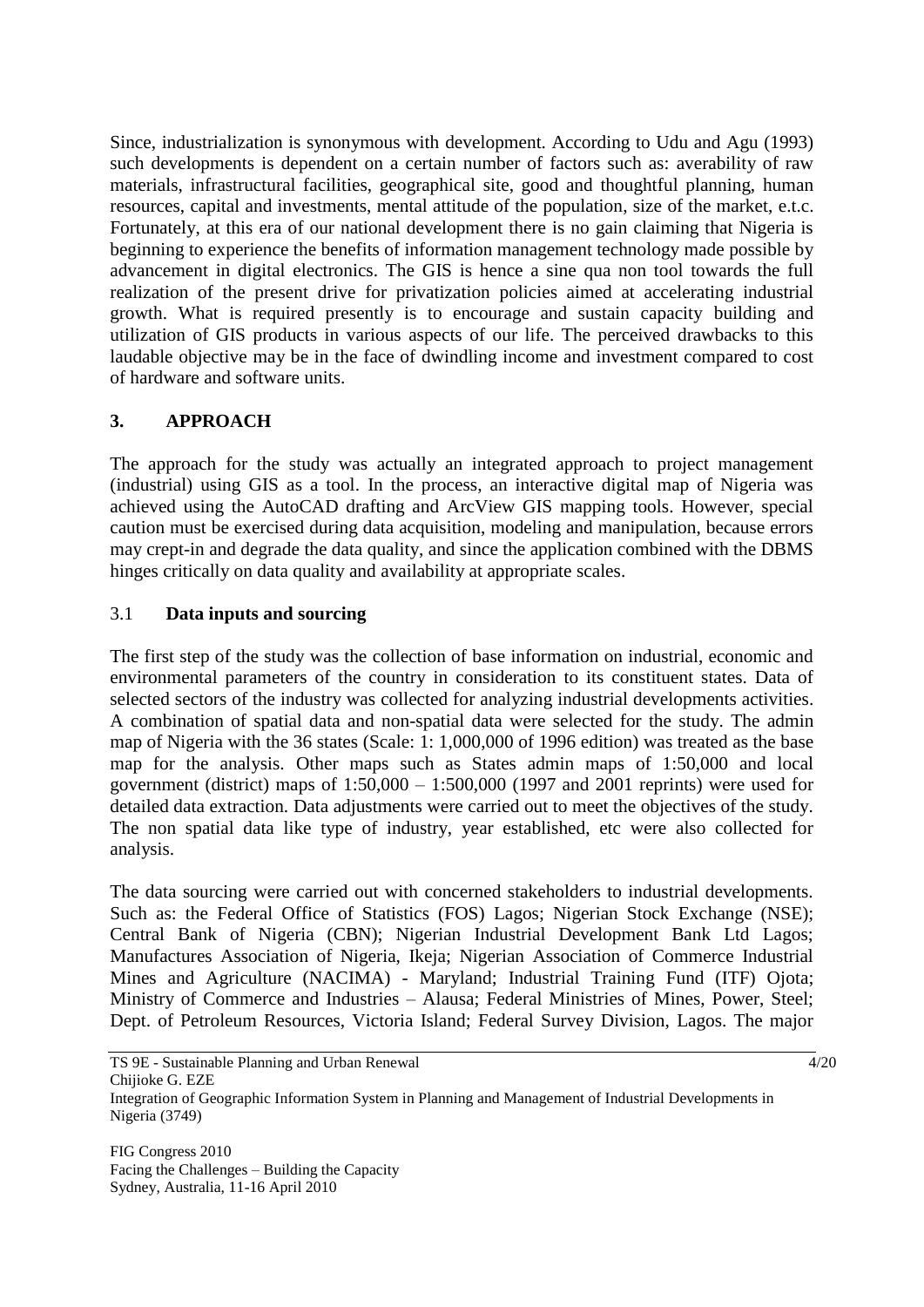constraint was near absence of a computer compatible data where some industrial data exist. The data generated from these sources were mostly in analogue printouts (such as journals, monographs or texts, line or image maps, statistical tables, etc). These data were sieved and needed industrial information extracted using appropriate tools and skilled conversions of analogue maps and associated data to digital form. The resulting data were structured to develop the database for industries, especially in terms of inventory, location and spatial distributions of the industries in Nigeria.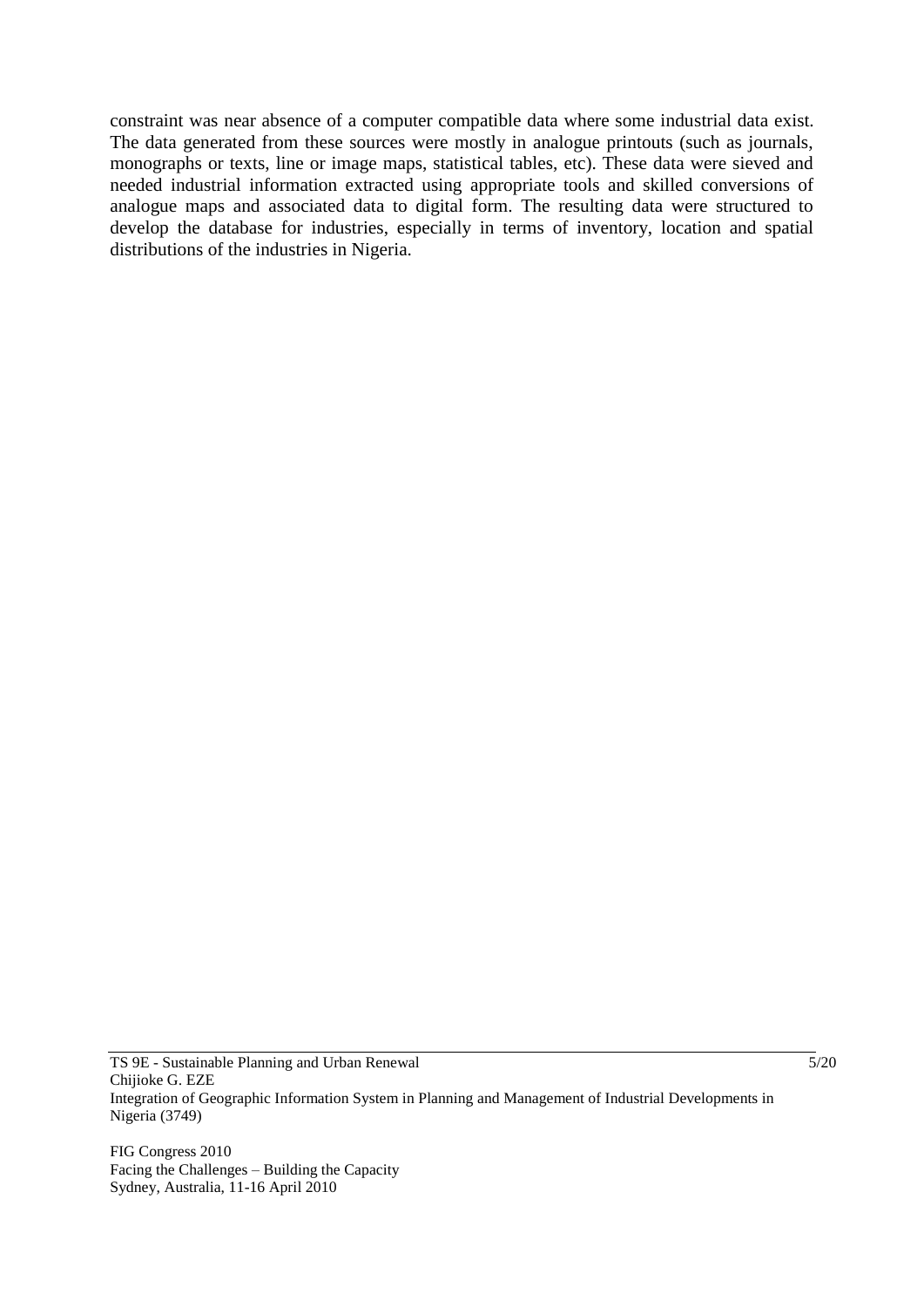### 3.2 **System selection**

A pre-analysis to select appropriate hardware and software tools was conducted. ArcView GIS, which was a relational database software for desktop GIS and mapping, was selected as the main package based on its capacity to handles multiple tables and relates them to each other with absolute ease. ArcGIS allows integration of CAD (e.g. AutoCAD) software to enhance a variety of drawings of various file formats onto the map without first converting the files. The software, allows joining of tabular data to the features in the CAD graphics. Also several forms of manipulations and queries are possible using appropriate commands. The hard-wares used besides the GPS (which enabled points to be uniquely defined) and the physical computer, includes the scanner, digitizer, printers and other peripherals.

## 3.3 **Database development**

Data is defined as raw material from which every information system is built (Dale and Melaughlin 1988). In the GIS, two broad categories of data are usually involved in the database development. This could be spatial data (georeferenced framework e.g. line maps, coordinates, etc) or non-spatial data (temporal or dynamic events e.g. banks financial information, stores sales records, commodity distribution from firms, etc). Therefore, relevant data were assembled to form the database, based on relational data model. Since, data models describe the database at some level (whether application-oriented or system dependent) and act as mediators between humans and machines (Worboys, 1998). Relational data structure physically consists of tables of attributes (columns) and topples (rows). The attributes and topples contain data which bear relations to one another.

Most commercial DBMS developed for general purpose are relational due to its flexible character, as such data integration were achieved through the implementation of relational algebra by DBMS. This enables multiple and complex queries and makes room for data query optimization. The relation operations such as PROJECTION, JOIN AND SELECT are achieved with the application of appropriate relational mathematics - relational algebra and calculus (Kroenke, 1983). Though, models such as hierarchal, network, or object-oriented, etc are possible options, relational database model was used due to its numerous advantages over other models. Especially, in terms of structural flexibility and easy manipulation (retrieval, addition, deletion, change, etc) of data or descriptive information associated with spatial data without affecting the original data tables. These could also be implemented through Active-X technology as demonstrated in Loney et al., 2004).

## **4. RESULTS AND ANALYSIS**

Typically the major products of this work were presented in form of tables, maps, charts and figures. Therefore, the output specifics were further detailed below.

## **4.1 Tables**

TS 9E - Sustainable Planning and Urban Renewal 6/20 Chijioke G. EZE Integration of Geographic Information System in Planning and Management of Industrial Developments in Nigeria (3749)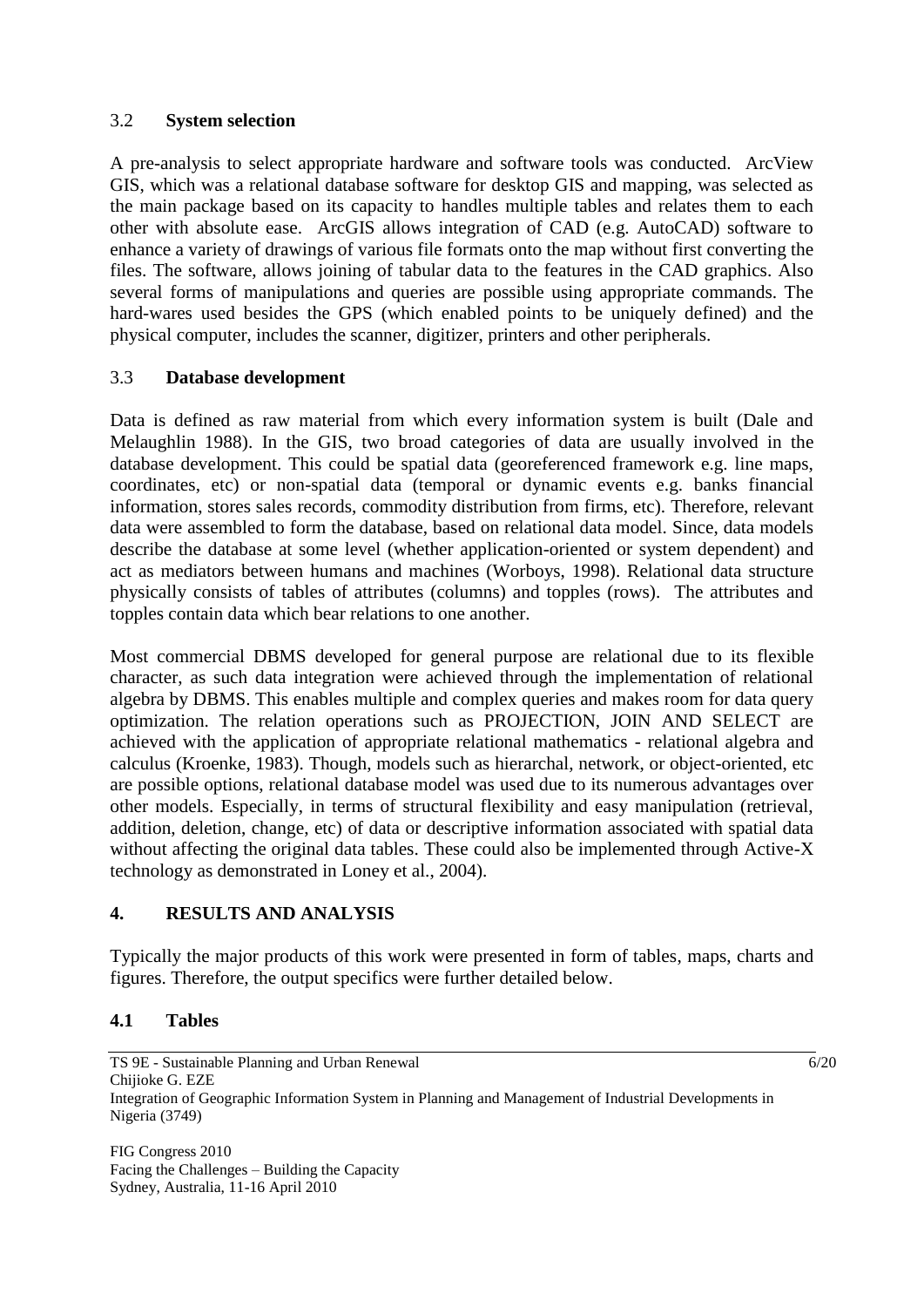The interfacing of complimentary packages with the ArcView GIS resulted to the following tables that were logically created (designed and structured) and each table had its fields (tables  $1 - 2$ ). Tables 3-5 were samples of some of the resulting database tables. Necessary links and nodes were equally created to enhance the querying capability of the database.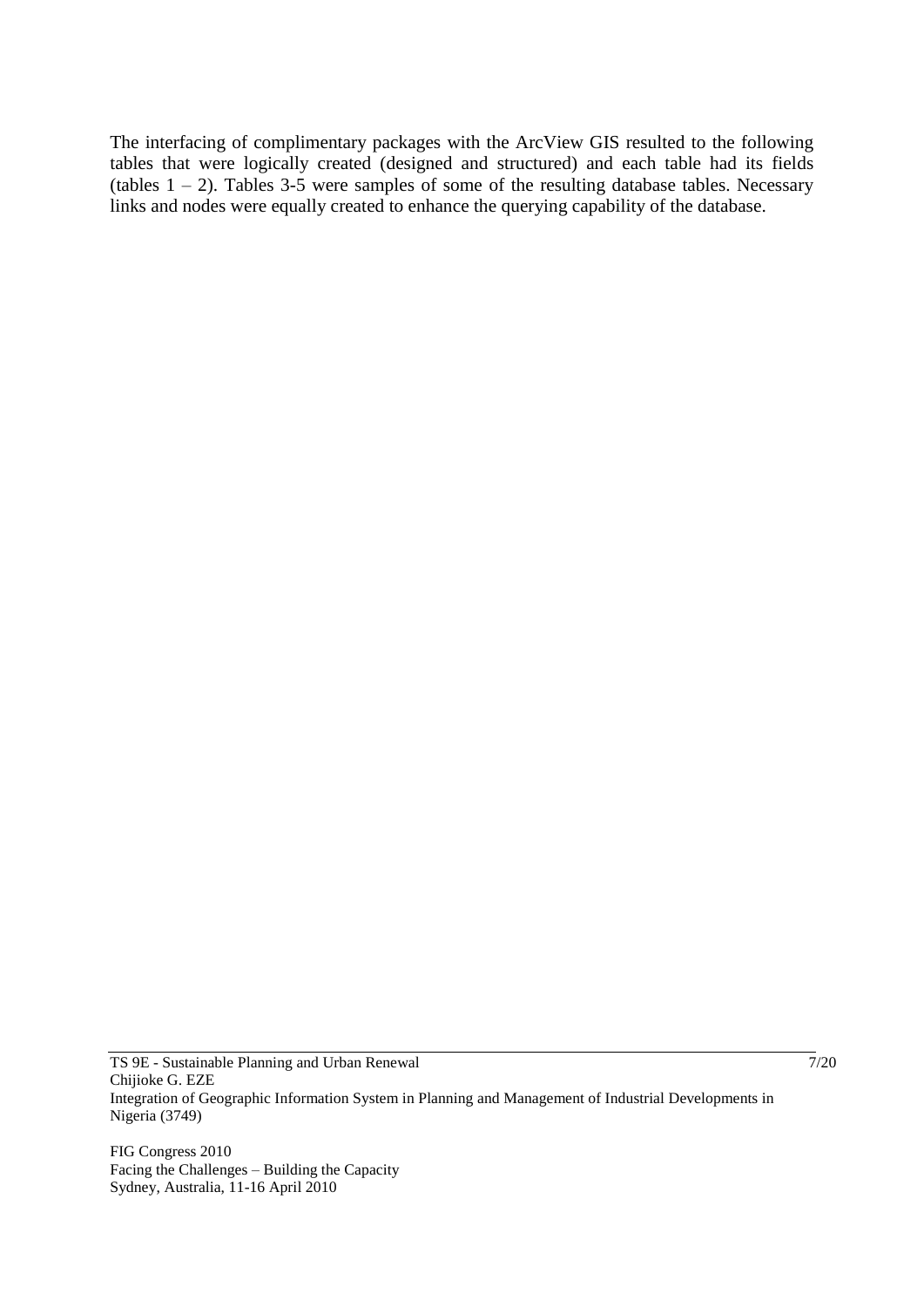| <b>Tables</b>                    | <b>Attributes/Fields</b>                                                     |
|----------------------------------|------------------------------------------------------------------------------|
| <b>Aviation and Maritime</b>     | [Company Name, State, LG/Town, Industrial Class, Industrial Group,           |
| Sector                           | Product Group, Product Type, No Pers. Moved, Ownership].                     |
| <b>Educational Sector</b>        | Industrial Name, State, Phone, LG/Town, Address, Industrial Class,           |
|                                  | Industrial Group, Year Established, Ownership                                |
| Glass and Equipment              | Industrial Name, State, LG/Town, Company Name, Industrial Class, Product     |
|                                  | Type, Ownership.                                                             |
| Milling Industries               | Industrial Name, State, LG/Town, Industrial Class, Product Type, Ownership   |
| <b>Agricultural Sector</b>       | Industrial Name, State, LG/Town, Industrial Class, Product Type,             |
|                                  | Ownership.                                                                   |
| Automobile                       | Industrial Name, State, LG/Town, Industrial Class, Industrial Group, Product |
|                                  | Group, Product Type.                                                         |
| <b>Banking Sector</b>            | Company Name, State, Phone, LG/Town, Address, Industrial Class,              |
|                                  | Industrial Group, Product Type, Ownership                                    |
| Mineral<br><b>Brewery</b><br>and | Industrial Name, State, LG/Town, Industrial Class, Product Type, Ownership   |
| Waters                           |                                                                              |
| <b>Building Material</b>         | Industrial Name, State, LG/Town, Company Name, Industrial Class, Product     |
|                                  | Type.                                                                        |
| Chemical                         | Industrial Name, State, LG/Town, Industrial Class, Industrial Group, Product |
|                                  | Group, Product Type, Ownership                                               |
| Oil and Gas                      | Industrial Name, State, LG/Town, Company Name, Industrial Class, Product     |
|                                  | Type, Ownership.                                                             |
| <b>Energy Sector</b>             | Industrial Name, State, LG/Town, Company Name, Industrial Class, Product     |
|                                  | Type, Ownership                                                              |
| <b>Industrial Indices</b>        | State, Capital, Number of LGs, Population Estimate, Accident Cases, Armed    |
|                                  | Robbery, Bank Fraud, Civil Strife                                            |

**Table 1**: Created tables and Fields

| <b>Table 2:</b> The data fields' definition table |  |  |  |  |  |
|---------------------------------------------------|--|--|--|--|--|
|---------------------------------------------------|--|--|--|--|--|

| <b>Fields</b>           | <b>Definition</b>                                                 |
|-------------------------|-------------------------------------------------------------------|
| <b>Industrial Name</b>  | Name of particular industry                                       |
| <b>State</b>            | State of the Federation (Nigeria) where the industries exist.     |
| LG / Town               | The locality or town of its location                              |
| <b>Industrial Class</b> | The class of such industries (either extraction, manufacturing or |
|                         | services)                                                         |
| <b>Industrial Group</b> | The group (either local or foreign, heavy, medium or light)       |
| Product Type            | The Output                                                        |
| No. Persons moved       | Number of moved per year                                          |
| No. Employed            | Number of persons employed                                        |
| Ownership               | Name and nature of ownership (private, state, federal, bilateral, |
|                         | multi-national, NGOs, joint)                                      |
| Year Established        | The year of particular establishment                              |
| Raw Material            | Sources of Raw Materials Used                                     |

TS  $9E$  - Sustainable Planning and Urban Renewal  $8/20$ Chijioke G. EZE Integration of Geographic Information System in Planning and Management of Industrial Developments in Nigeria (3749)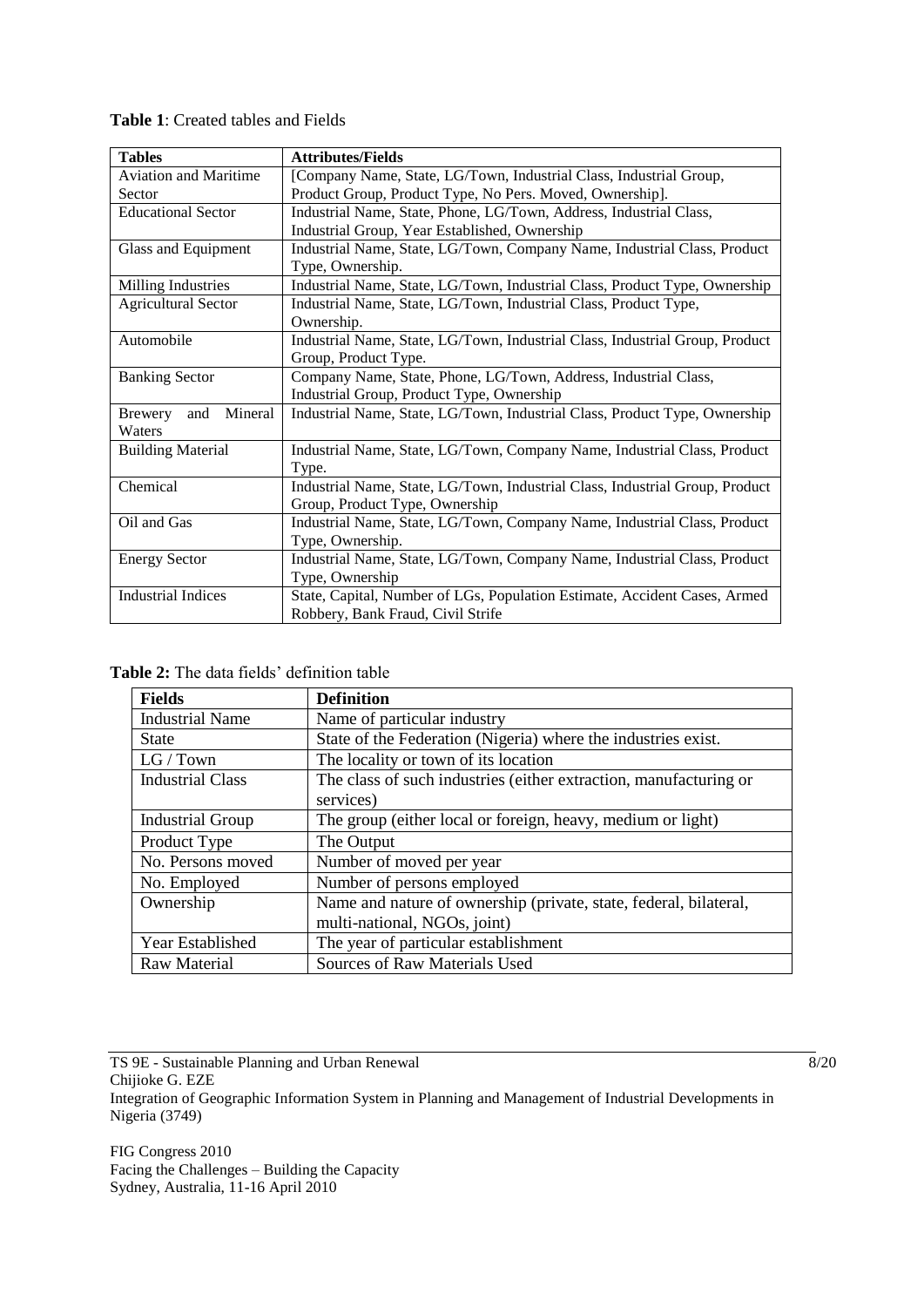| <b>COMP NAME</b>          | <b>STATE</b> | <b>LG/TOWN</b> | <b>IND CLASS</b> | <b>IND GROUP</b> | <b>PROD GROUP</b>    | <b>PROD TYPE</b> | <b>NO PERS</b><br><b>MOVED</b> | <b>OWNERSHIP</b> |
|---------------------------|--------------|----------------|------------------|------------------|----------------------|------------------|--------------------------------|------------------|
| Muritala Mohammed Airport | Lagos        | Ikeja          | Services         | <b>HEAVY</b>     | <b>International</b> | Aviation         | 540,345                        | Federal          |
| Kano Airport              | Kano         | Kano           | Services         | <b>HEAVY</b>     | International        | Aviation         | 67,248                         | Federal          |
| Port Harcourt             | Rivers       | Ph             | Services         | <b>HEAVY</b>     | Sub International    | Aviation         | 130,049                        | Federal          |
| Calabar Airport           | C/Rivers     | Calabar        | Services         | <b>HEAVY</b>     | Domestic             | Aviation         | 20.869                         | Federal          |
| Nnamdi Azikiwe            | <b>FCT</b>   | Abuja          | Services         | <b>HEAVY</b>     | International        | Aviation         | 284,192                        | Federal          |
| Akure Airport             | Ondo         | Akure          | Services         | <b>HEAVY</b>     | Domestic             | Aviation         | 208                            | Federal          |
| Benin Airport             | Edo          | Benin          | Services         | <b>HEAVY</b>     | Domestic             | Aviation         | 501                            | Federal          |
| Enugu Airport             | Enugu        | Emene          | Services         | <b>HEAVY</b>     | Domestic             | Aviation         | 34,696                         | Federal          |
| <b>Ibadan Airport</b>     | Oyo          | Ibadan         | Services         | <b>HEAVY</b>     | Domestic             | Aviation         | 73                             | Federal          |
| <b>Ilorin Airport</b>     | Kwara        | <b>Ilorin</b>  | Services         | <b>HEAVY</b>     | Domestic             | Aviation         | 1,883                          | Federal          |
| <b>Jos Airport</b>        | Plateau      | Jos            | Services         | <b>HEAVY</b>     | Domestic             | Aviation         | 26,564                         | Federal          |
| Kaduna Airport            | Kaduna       | Kaduna         | Services         | <b>HEAVY</b>     | Domestic             | Aviation         | 67,331                         | Federal          |
| Maiduguri Airport         | Bornu        | Maiduguri      | Services         | <b>HEAVY</b>     | Domestic             | Aviation         | 26,255                         | Federal          |
| Sokoto Airport            | Sokoto       | Sokoto         | Services         | <b>HEAVY</b>     | Domestic             | Aviation         | 3,056                          | Federal          |
| Yola Airport              | Adamawa      | Yola           | Services         | <b>HEAVY</b>     | Domestic             | Aviation         | 6,480                          | Federal          |
| Minna Airport             | Niger        | Minna          | Services         | <b>HEAVY</b>     | Domestic             | Aviation         | 203                            | Federal          |
| Oweri Airport             | Imo          | Oweri          | Services         | <b>HEAVY</b>     | Domestic             | Aviation         | 12,854                         | State            |
| Kastina Airport           | Kastina      | Kastina        | Services         | <b>HEAVY</b>     | Domestic             | Aviation         | 536                            | Federal          |
| Makurdi Airport           | Benue        | Makurdi        | Services         | <b>HEAVY</b>     | Domestic             | Aviation         | 897                            | Federal          |
| Apapa Seaport             | Lagos        | Apapa          | Sea port sev     | <b>HEAVY</b>     | International        | Maritime         |                                | Federal          |
| Tin-can Island            | Lagos        | Apapa          | Sea port sev     | <b>HEAVY</b>     | International        | Maritime         |                                | Federal          |
| Port Harcourt             | Rivers       | Ph             | Sea port sev     | <b>HEAVY</b>     | International        | Maritime         |                                | Federal          |
| Okirika                   | Rivers       | Ph             | Sea port sev     | <b>HEAVY</b>     | Domestic             | Maritime         |                                | Federal          |
| Fed.Lighter Terminal      | Rivers       | Ph             | Sea port sev     | <b>HEAVY</b>     | Domestic             | Maritime         |                                | Federal          |
| Bonny                     | Rivers       | Ph             | Sea port sev     | <b>HEAVY</b>     | Domestic             | Maritime         |                                | Federal          |
| <b>Brass</b>              | Delta        | Warri          | Sea port sev     | <b>HEAVY</b>     | Domestic             | Maritime         |                                | Federal          |

#### **Table 3: AVIATION AND MARITIME SECTOR**

TS 9E - Sustainable Planning and Urban Renewal 9/20 Chijioke G. EZE Integration of Geographic Information System in Planning and Management of Industrial Developments in Nigeria (3749)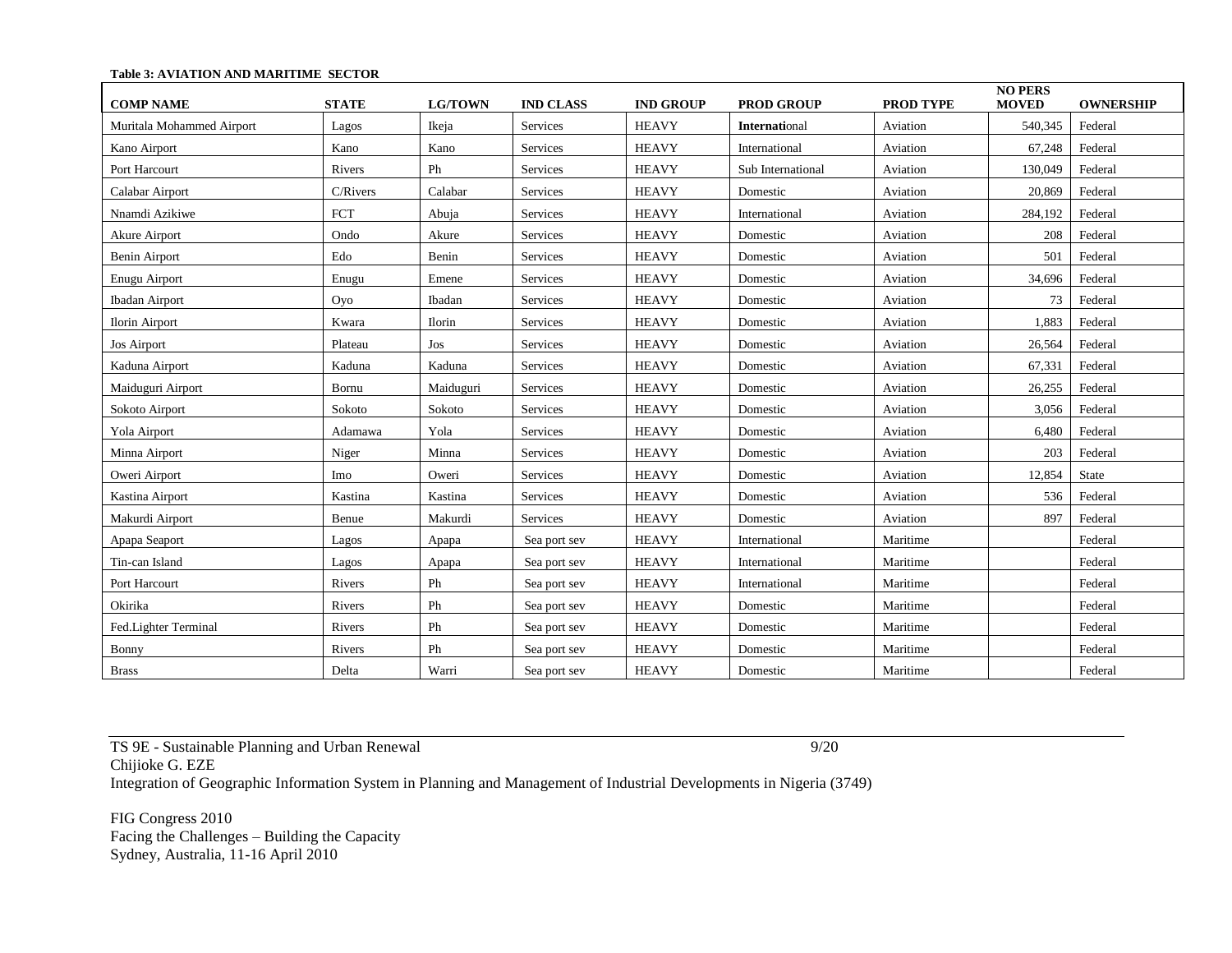| Warri                   | Delta     | Warri   | Sea port sev | <b>HEAVY</b> | Domestic      | Maritime | Federal       |
|-------------------------|-----------|---------|--------------|--------------|---------------|----------|---------------|
| Koko                    | Delta     | Warri   | Sea port sev | <b>HEAVY</b> | Domestic      | Maritime | Federal       |
| Sapele                  | Delta     | Warri   | Sea port sev | <b>HEAVY</b> | Domestic      | Maritime | Federal       |
| Escravos                | Delta     | Warri   | Sea port sev | <b>HEAVY</b> | Domestic      | Maritime | Federal       |
| Forcados                | Delta     | Warri   | Sea port sev | <b>HEAVY</b> | Domestic      | Maritime | Federal       |
| Pennington              | Delta     | Warri   | Sea port sev | <b>HEAVY</b> | Domestic      | Maritime | Federal       |
| Calabar                 | C/Rivers  | Calabar | Sea port sev | <b>HEAVY</b> | International | Maritime | Federal       |
| Qua-ibo (Eket)          | Akwa Ibom | Eket    | Sea port sev | <b>HEAVY</b> | Domestic      | Maritime | Joint Venture |
| Merryland (Tuma)        | Akwa Ibom | Tuma    | Sea port sev | <b>HEAVY</b> | Domestic      | Maritime | Joint Venture |
| Anitan                  | Akwa Ibom | Antan   | Sea port sev | <b>HEAVY</b> | Domestic      | Maritime | Joint Venture |
| <b>Contain Terminal</b> | Akwa Ibom |         | Sea port sev | <b>HEAVY</b> | Domestic      | Maritime | Joint Venture |
| Roro                    | Akwa Ibom | Roro    | Sea port sev | <b>HEAVY</b> | Domestic      | Maritime | Joint Venture |

### **Table 4: ENERGY SECTOR**

|                         |              |                | <b>COMPANY</b> | <b>INDUSTRIAL</b> | <b>PRODUCT</b> |                  |
|-------------------------|--------------|----------------|----------------|-------------------|----------------|------------------|
| <b>INDUSTRIAL NAME</b>  | <b>STATE</b> | <b>LG/TOWN</b> | <b>NAME</b>    | <b>CLASS</b>      | <b>TYPE</b>    | <b>OWNERSHIP</b> |
| Power Station (Thermal) | Enugu        | Oji River      | <b>NEPA</b>    | <b>SERVICES</b>   | <b>ENERGY</b>  | <b>FEDERAL</b>   |
| Power Station (Thermal) | Anambra      | Ontisha        | <b>NEPA</b>    | <b>SERVICES</b>   | <b>ENERGY</b>  | <b>FEDERAL</b>   |
| Power Station (Thermal) | Cross river  | Calabar        | <b>NEPA</b>    | <b>SERVICES</b>   | <b>ENERGY</b>  | <b>FEDERAL</b>   |
| Power Station (Thermal) | Rivers       | <b>PH</b>      | <b>NEPA</b>    | <b>SERVICES</b>   | <b>ENERGY</b>  | <b>FEDERAL</b>   |
| Power Station (Thermal) | Delta        | Sapele         | <b>NEPA</b>    | <b>SERVICES</b>   | <b>ENERGY</b>  | <b>FEDERAL</b>   |
| Power Station (Thermal) | Delta        | Warri          | <b>NEPA</b>    | <b>SERVICES</b>   | <b>ENERGY</b>  | <b>FEDERAL</b>   |
| Power Station (Thermal) | Edo          | B/c            | <b>NEPA</b>    | <b>SERVICES</b>   | <b>ENERGY</b>  | <b>FEDERAL</b>   |
| Power Station (Thermal) | Lagos        | Ikeja          | <b>NEPA</b>    | <b>SERVICES</b>   | <b>ENERGY</b>  | <b>FEDERAL</b>   |
| Power Station (Thermal) | Ogun         | Abeokuta       | <b>NEPA</b>    | <b>SERVICES</b>   | <b>ENERGY</b>  | <b>FEDERAL</b>   |
| Power Station (Thermal) | <b>Ovo</b>   | Ibadan         | <b>NEPA</b>    | <b>SERVICES</b>   | <b>ENERGY</b>  | <b>FEDERAL</b>   |
| Power Station (Thermal) | Osun         | Oshogbo        | <b>NEPA</b>    | <b>SERVICES</b>   | <b>ENERGY</b>  | <b>FEDERAL</b>   |
| Power Station (Thermal) | Adamawa      | Yola           | <b>NEPA</b>    | <b>SERVICES</b>   | <b>ENERGY</b>  | <b>FEDERAL</b>   |
| Power Station (Thermal) | Kaduna       | Kaduna         | <b>NEPA</b>    | <b>SERVICES</b>   | <b>ENERGY</b>  | <b>FEDERAL</b>   |
| Power Station (Thermal) | Kaduna       | Zaria          | <b>NEPA</b>    | <b>SERVICES</b>   | <b>ENERGY</b>  | <b>FEDERAL</b>   |

TS 9E - Sustainable Planning and Urban Renewal 10/20 Chijioke G. EZE

Integration of Geographic Information System in Planning and Management of Industrial Developments in Nigeria (3749)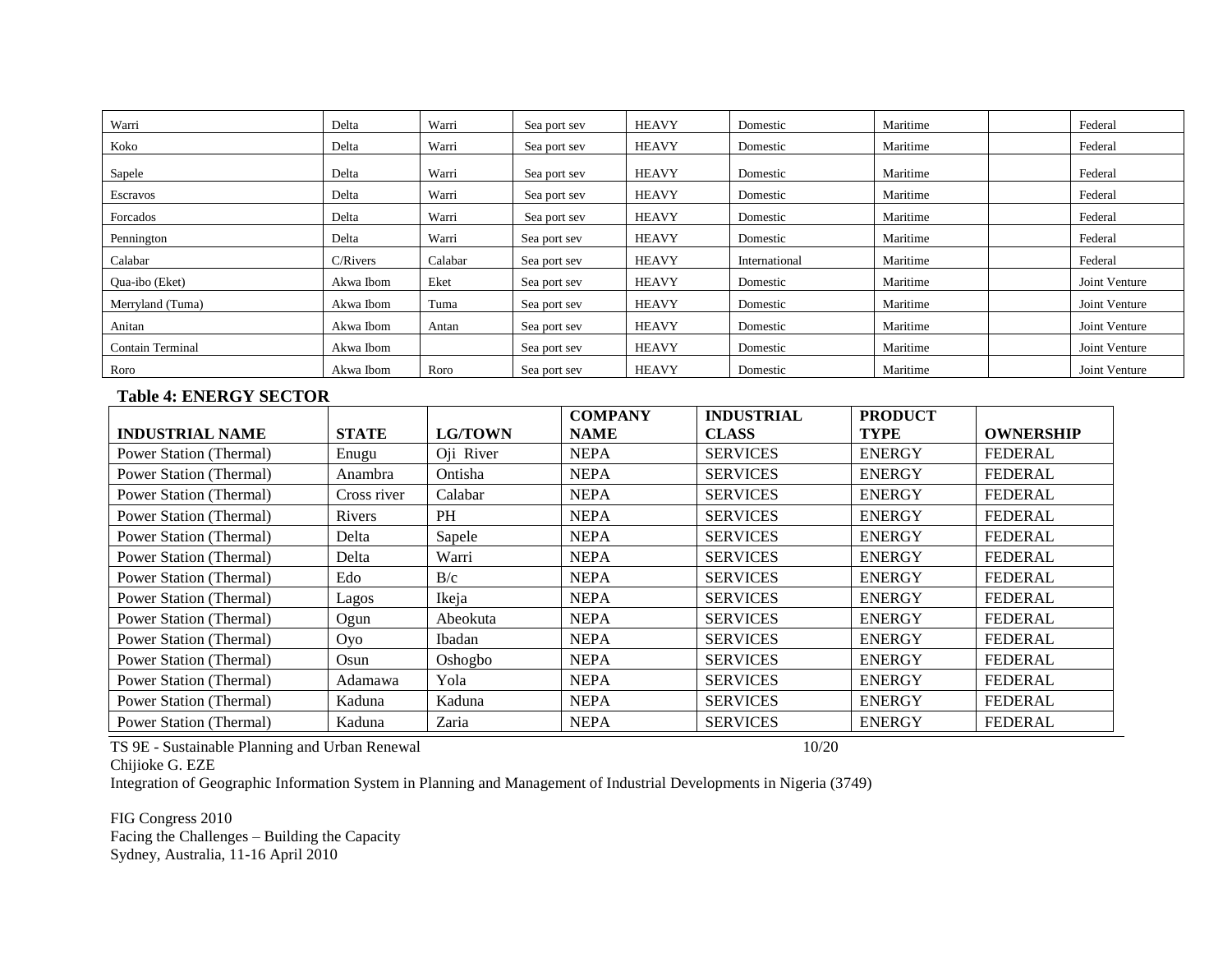| Power Station (Thermal) | Kaduna   | Kaduna        | <b>NEPA</b> | <b>SERVICES</b> | <b>ENERGY</b> | FEDERAL        |
|-------------------------|----------|---------------|-------------|-----------------|---------------|----------------|
| Power Station (Thermal) | Kano     | Kano          | <b>NEPA</b> | <b>SERVICES</b> | <b>ENERGY</b> | <b>FEDERAL</b> |
| Power Station (Thermal) | Sokoto   | <b>Sokoto</b> | <b>NEPA</b> | <b>SERVICES</b> | <b>ENERGY</b> | <b>FEDERAL</b> |
| Power Station (Thermal) | Bornu    | Maiduguri     | <b>NEPA</b> | <b>SERVICES</b> | <b>ENERGY</b> | FEDERAL        |
| Power Station (Hydro)   | kwara    | Jebba         | <b>NEPA</b> | <b>SERVICES</b> | <b>ENERGY</b> | FEDERAL        |
| Power Station (Hydro)   | Niger    | Kainji        | <b>NEPA</b> | <b>SERVICES</b> | <b>ENERGY</b> | <b>FEDERAL</b> |
| Power Station (Hydro)   | Plaeteau | Jos           | <b>NEPA</b> | <b>SERVICES</b> | <b>ENERGY</b> | FEDERAL        |

### **Table 5:INDUSTRIAL INDICES DATABASE**

|               |                |          | POP EST   |                  |                   | <b>BANK</b>    |                   |
|---------------|----------------|----------|-----------|------------------|-------------------|----------------|-------------------|
| <b>STATE</b>  | <b>CAPITAL</b> | NO OF LG | (1991)    | <b>ACC CASES</b> | <b>ARMED ROBB</b> | <b>FRD</b>     | <b>CIV STRIFE</b> |
| Abia          | Umaihia        | 17       | 2,764,738 | 230              | 17                | 3              | Moderate          |
| Adamawa       | Yola           | 20       | 2,484,483 | 116              |                   |                | Low               |
| Akwa-Ibom     | Uyo            | 31       | 2,848,828 | 342              | 69                |                | Occational        |
| Anambra       | Awa            | 21       | 3,306,207 | 470              | 265               | 5 <sup>5</sup> | High              |
| Bauchi        | Bauchi         | 20       | 5,144,092 | 37               | 59                |                | Moderte           |
| Bayelsa       | Yenagoa        | 9        |           | 271              |                   |                | Very high         |
| Benue         | Makurdi        | 22       | 3,254,899 | 800              | 11                |                | Low               |
| <b>Borono</b> | Maiduguri      | 27       | 2,998,256 | 120              | 50                |                | High              |
| Cross River   | Calabar        | 18       | 2,259,681 | 487              | 73                | 2              | Moderate          |
| Delta         | Asaba          | 25       | 3,062,676 | 781              | 109               |                | Very high         |
| Ebonyi        | Abakiliki      | 12       |           | 28               |                   |                | Very low          |
| Edo           | Benin-city     | 18       | 2,567,910 | 1966             | 61                |                | High              |
| Ekiti         | Ado-Ekiti      | 16       |           | 66               |                   |                | Moderate          |
| Enugu         | Enugu          | 17       | 3,729,349 | 151              | 26                |                | Low               |
| Gombe         | Gombe          | 11       |           | 162              |                   |                | High              |
| Imo           | Owerri         | 27       | 2,938,708 | 121              |                   |                | High              |
| Jigawa        | Dutse          | 27       | 3,399,666 | 202              | 15                |                | Low               |
| Kaduna        | Kaduna         | 23       | 4,652,989 | 987              | 63                | 2              | Very high         |

TS 9E - Sustainable Planning and Urban Renewal 11/20 Chijioke G. EZE

Integration of Geographic Information System in Planning and Management of Industrial Developments in Nigeria (3749)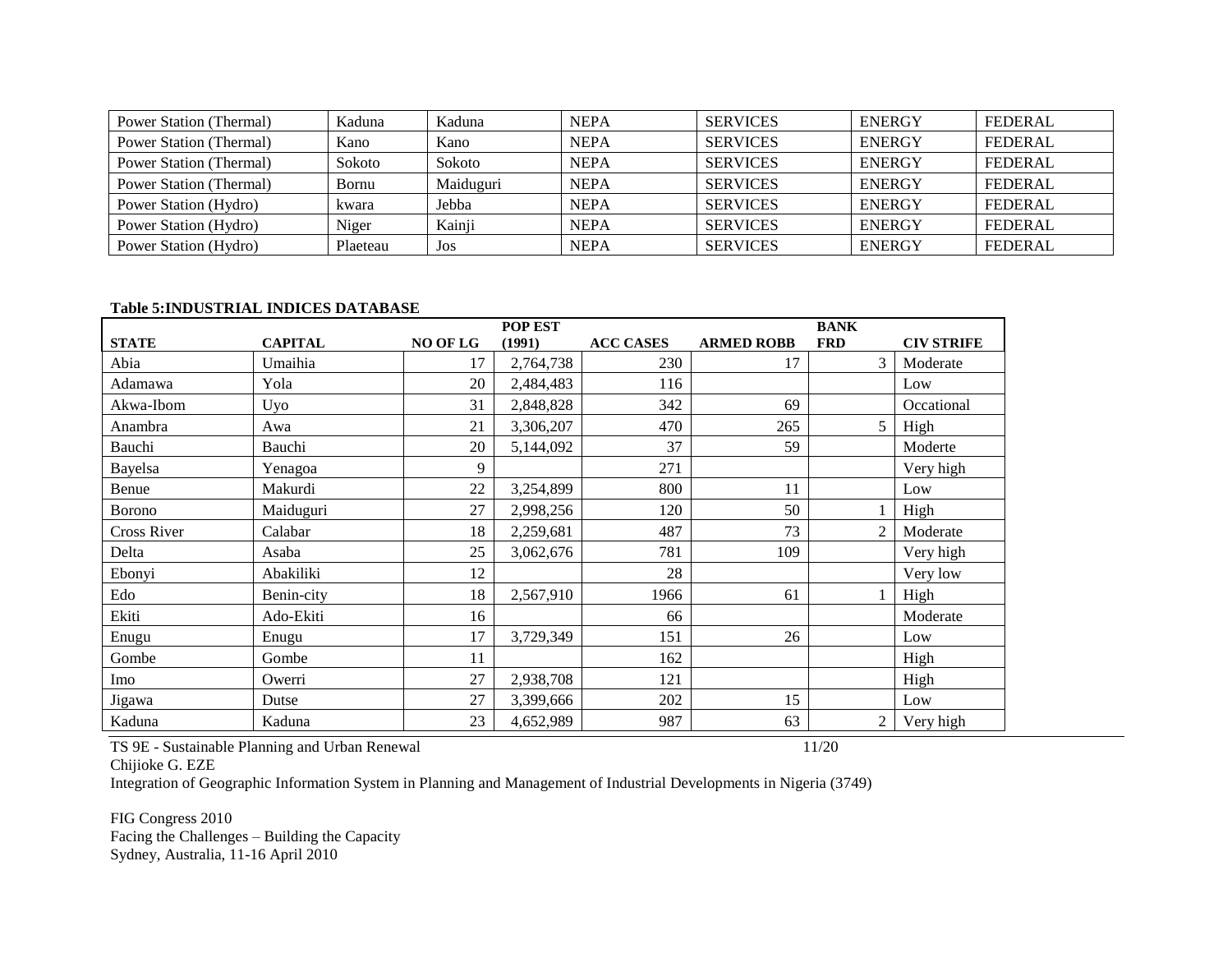| Kano       | Kano         | 44 | 6,869,582 | 1,333 | 39  |        | Very high |
|------------|--------------|----|-----------|-------|-----|--------|-----------|
| Kastina    | Kastina      | 34 | 4,437,241 | 295   | 32  |        | Very high |
| Kebbi      | Birnin-Kebbi | 22 | 2,445,527 | 70    | 14  |        | Very high |
| Kogi       | Lokoja       | 20 | 2,539,241 | 288   | 22  |        | Moderate  |
| Kwara      | Ilorin       | 16 | 1,830,651 | 188   |     |        | Very high |
| Lagos      | Ikeja        | 20 | 6,768,670 | 3,447 | 226 | $\tau$ | Very high |
| Nassarawa  | Lafia        | 13 |           | 160   |     |        | Low       |
| Niger      | Minna        | 25 | 2,862,978 | 473   |     | 3      | High      |
| Ogun       | Abeokuta     | 19 | 2,759,109 | 1,169 | 129 | 6      | High      |
| Ondo       | Akure        | 18 | 4,475,316 | 571   | 51  |        | High      |
| Osun       | Osogbo       | 28 | 2,551,522 | 246   | 12  |        | Very high |
| Oyo        | Ibadan       | 32 | 4,082,069 | 748   | 78  | 2      | Moderate  |
| Plateau    | Jos          | 17 | 3,916,187 | 239   | 9   |        | Low       |
| Rivers     | P harcourt   | 22 | 5,095,088 | 816   | 173 |        | High      |
| Sokoto     | Sokoto       | 22 | 5,284,984 | 213   | 13  | 3      | Moderate  |
| Taraba     | Jalingo      | 15 | 1,787,794 | 33    | 20  |        | Moderate  |
| Yobe       | Damaturu     | 17 | 1,654,816 | 117   | 98  |        | High      |
| Zamfara    | Gisau        | 14 |           | 61    |     |        | High      |
| <b>FCT</b> | Abuja        | 6  | 439,421   | 486   | 14  |        | Moderate  |

A close look at Table 3: shows that 37 ports exist, from that number (37) 7 (18.92%) ports render both local and international services and the remaining 30 (81.10%) render domestic services only. The entire (37) ports (air or sea) are under government control. This is indicative of the poor attitude exhibited by port workers as a typical Nigerian civil servant is not adequately remunerated. This could possibly give rise to poor performance and collapse of the industry in some cases. Table 4: shows that 21 power stations are in place, out of this number (21) 18 (85.71%) are thermally generated, and the remaining 3 (14.29%) are hydro generated. The generation of power via a modern gas powered plant is still at its infancy in Nigeria. Most of the thermal stations were equipped before the nations independence, as such majority are obsolete and redundant. This is indicative of the present power supply crisis that has become the second nature of the nation. These power crises do not encourage rapid industrial developments, and therefore, adds to the high cost of doing business in Nigeria. Table 5: shows the crime database which indicates the crime levels at various states of the federation of

TS 9E - Sustainable Planning and Urban Renewal 12/20 Chijioke G. EZE Integration of Geographic Information System in Planning and Management of Industrial Developments in Nigeria (3749)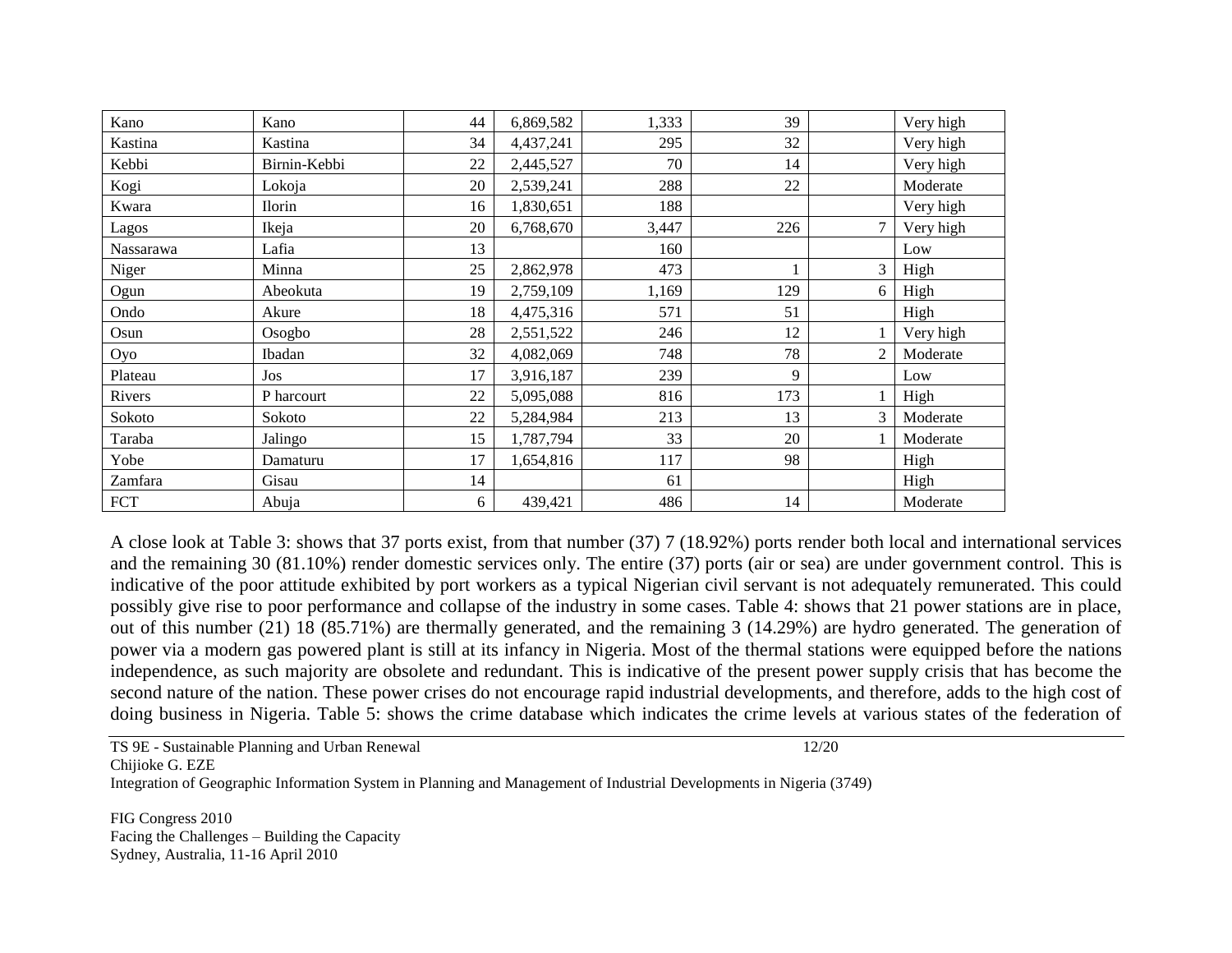Nigeria. The table (5) indicates that from the 37 states (Abuja inclusive) accident cases is highest in Lagos State with a figure of 3447, followed by Edo State (1966 cases) down to Taraba State with the lowest figure (33). In terms of armed robbery cases, Anambra State (265), Lagos State (226), and down to Niger State (1). On civil strife is very high in 9 states (24.32%); high in 11 states (29.73%); moderate in 9 states (24.32%); low in 6 states (16.22%); very low in 1 state (2.70%); and occasionally occurs in 1 state (2.70%). Statistically, some of these analyses could be represented as shown below (Figure 2). Hence, one could say that crime has been an obstacle to industrialization in Nigeria. Therefore, security personnel should be located at places where rapid response to some distress calls either from armed robbery attack, fire outbreaks, social upheaval and other industrial calamities. This could be achieved by an upto-date crime database (containing crime occurrence, position, time, frequency, traffics, etc) via an interactive (dynamic) map.

TS 9E - Sustainable Planning and Urban Renewal 13/20 Chijioke G. EZE Integration of Geographic Information System in Planning and Management of Industrial Developments in Nigeria (3749)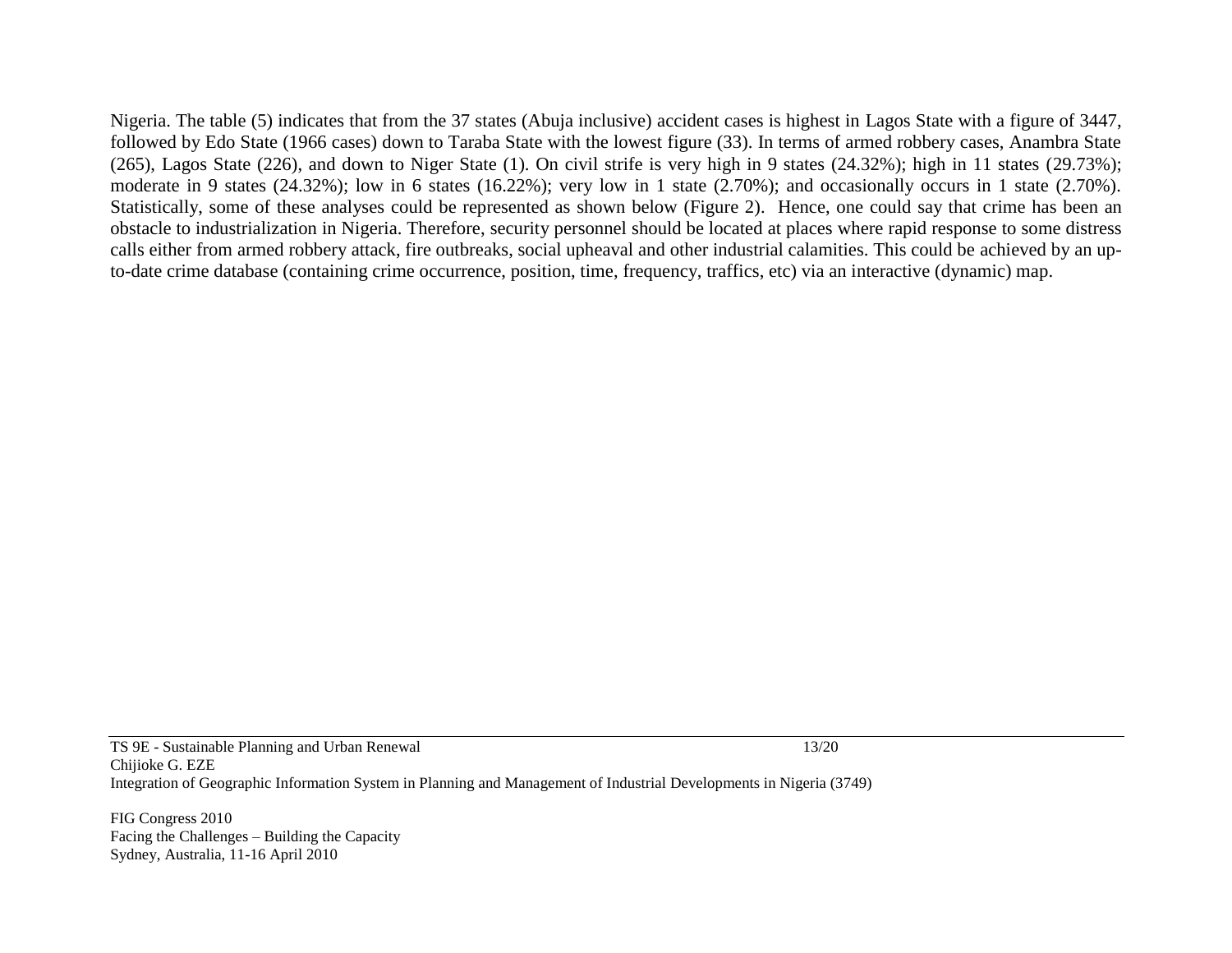

**Fig 2**: Statistical representation of the outputs of the database table analysis

### 4.2 **Query results**

The sampled queries on the database using the query (command) builder in the ArcGIS package resulted in the figures 3 –6.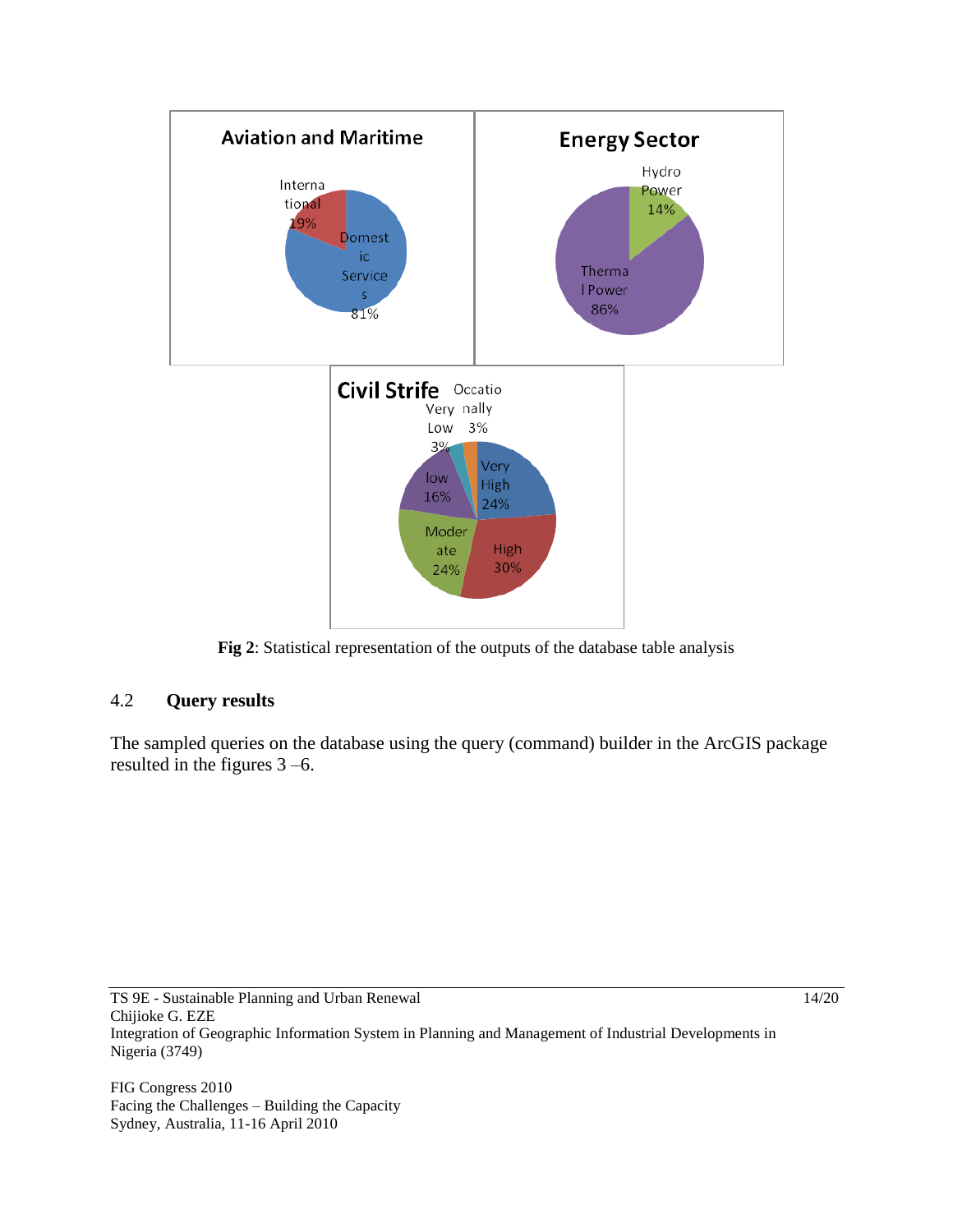

Fig. 3: [Prod\_type] = "Aviation" Shows all states that contribute to the Aviation Industry.



**Fig. 4**: [Prod\_type] = "Maritime" Shows all states that contribute to the Maritimre Industry.



Fig. 5: [Ownership] = "State": this query shows the locations of all state owned universities.

TS 9E - Sustainable Planning and Urban Renewal 15/20 Chijioke G. EZE

Integration of Geographic Information System in Planning and Management of Industrial Developments in Nigeria (3749)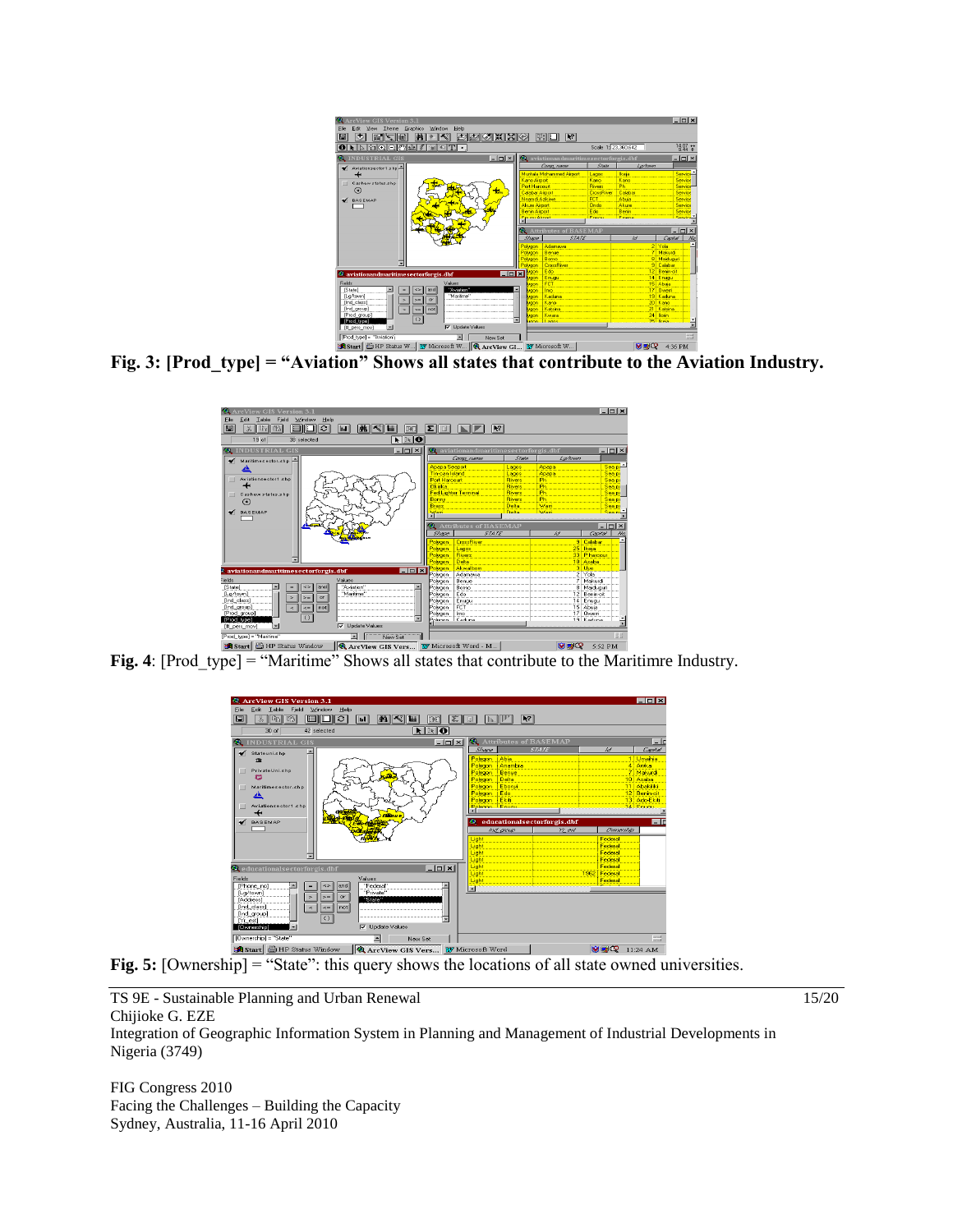From the GIS analysis (Figure 5), it is evident that 92.00% and 8.00% of state owned universities were located in the southern and northern regions of Nigeria respectively. It is clear from the above data that a greater majority of the past and present generations of the Southern Nigerians were having more access to higher education than their counterpart from the Northern part of the country. The implication means an educational imbalance in the country. Therefore, states concerned should be encouraged to open up universities as necessary. Similarly, 86.42% of privately owned universities have been established in the southern part of the country. This is indicative of the high level of educated youths from that area of the country. This could be linked to the early western influence on the southern part of the country. Further query on [Ownership] = "Private" reveals that 10 years ago Nigeria had only three 3 privately owned universities and all were located at the southern states of the country.



**Fig. 6** [Ind name] = "Power Station [Thermal]" shows the locations of all energy producing stations (thermal power).

Further query equally shows the locations of other energy source (with Hydro Power as the raw material) in 3 states of Nigeria. Several queries such as: [Prod type] = "Glass" - this query shows the spatial locations of all glass producing industries. Other queries were conducted for palm oil, paper, gum, petroleum refinery, tobacco products, meat processing, fruits and vegetable canning industries. Also, the spatial distribution of all the light industries in Nigerian was shown. It was equally identified from the analysis of the graphic outputs that other possibilities with the GIS tool, such as the assessment of a particular industry (e.g. a manufacturing firm) already established. GIS techniques could also be used to plan for intended expansion by keeping accurate and systematic sales inventory in digital database that may be queried to provide necessary information (e.g. product consumption pattern) as demonstrated by Koronke (1983). Where conflicts as a result of boarder problems and intra ranglings are causing set back in the

TS 9E - Sustainable Planning and Urban Renewal 16/20 Chijioke G. EZE Integration of Geographic Information System in Planning and Management of Industrial Developments in Nigeria (3749)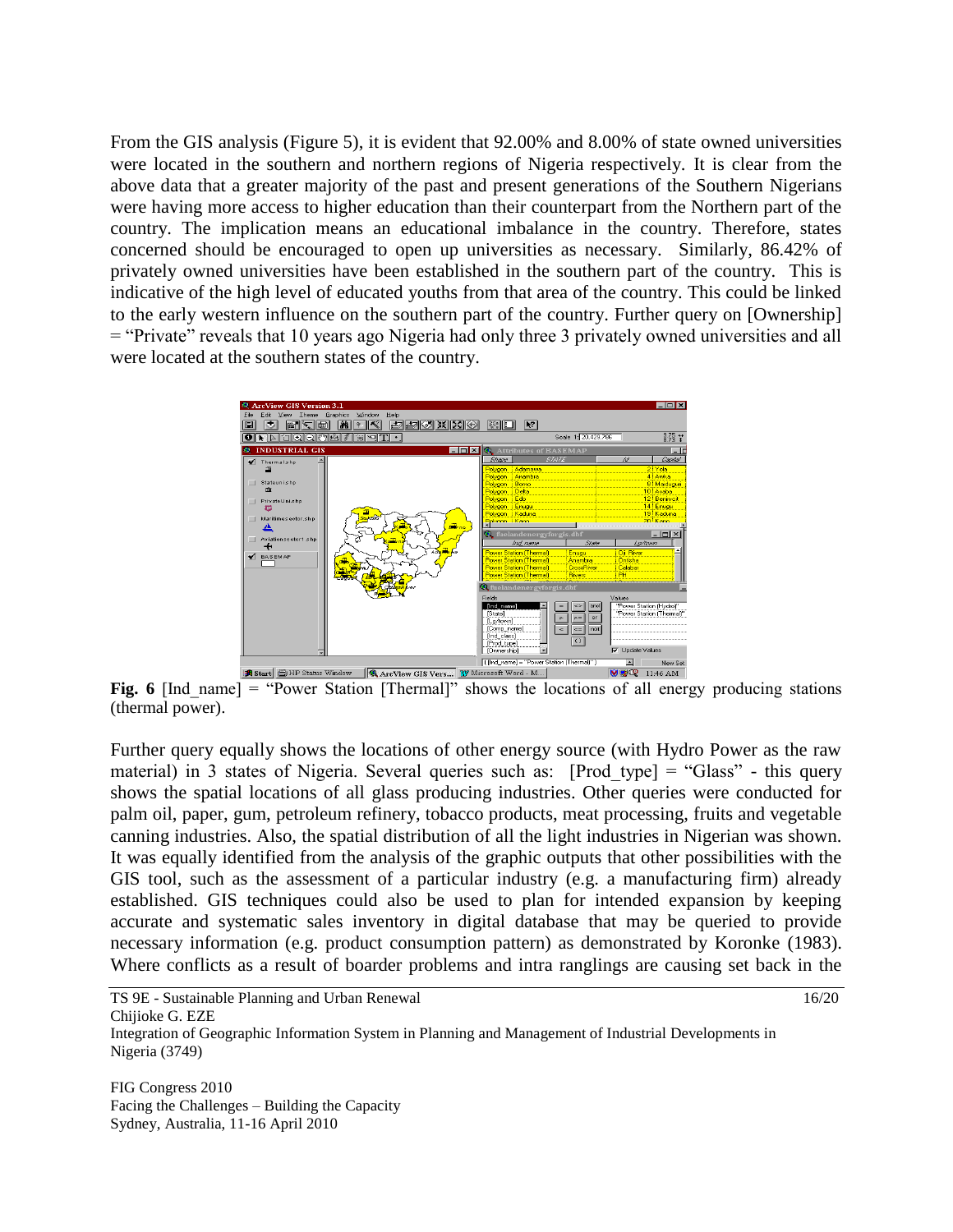development of an industrial potential zone, GIS could be used to proffer solutions.

### 4.3 **Users** i**nterface and data manipulation**

GIS users interface is a normal procedure in accomplishment of a diverse GIS computing process. Since, no single GIS software can take care of all users needs (graphical, data manipulation, or statistical analysis via mathematical computations) the need for user interfaces to bridge any deficiency as a result of this obvious phenomenon. The reason for this obvious deficiency was that the GIS packages were foremostly developed to solve problems in the immediate environment in which they were developed. Therefore, requires some other packages to compliment its effort on another environment. In some cases, despite the prohibitive cost of these packages, some of the modules were never supplied. Instead they were supplied as accessories with extra cost, hence the need for the software to be developed to be compatible to users-tailored interface via optimisation.

## 5**. FINDINGS AND IMPLICATION**

The following findings were made in the course of the data analysis and presentations on this study:

- 1. That about 18.92% of ports in Nigeria renders both local and international services and all are entirely government enterprise. A very minor international "industrial gateway" for potential inventors in-relation to the size and population of the country.
- 2. Over 85.71% of power stations are thermally generated, and the remaining 14.29% are hydro generated. The generation of power via a modern gas powered plant is still at its infancy in Nigeria. The implication is that most of the thermal stations were equipped before the nation's independence, as such obsolete and redundant resulting in epileptic power supply. Therefore, since power supply and other social infrastructure remains a basic ingredient for rapid industrial development. Therefore, stakeholders are to quickly budget for and provide these facilities.
- 3. The Lagos State has the highest accident cases among various states of the federation of Nigeria. This is associated to the high concentration of commercial and industrial concerns of Nigeria in Lagos State and its environs. Thus resulting to heavy traffic in the state. Armed robbery cases are very high in Anambra and Lagos States. Thus, genuine investors are discouraged due to perceived insecurity situation. Since crime is an obstacle to industrialization, people charged with national security should be located and relocated at places where they can easily answer some distress calls either from armed robbery attack, fire outbreaks, social upheaval and other industrial calamities. This could be made possible by an up-to-date crime database (containing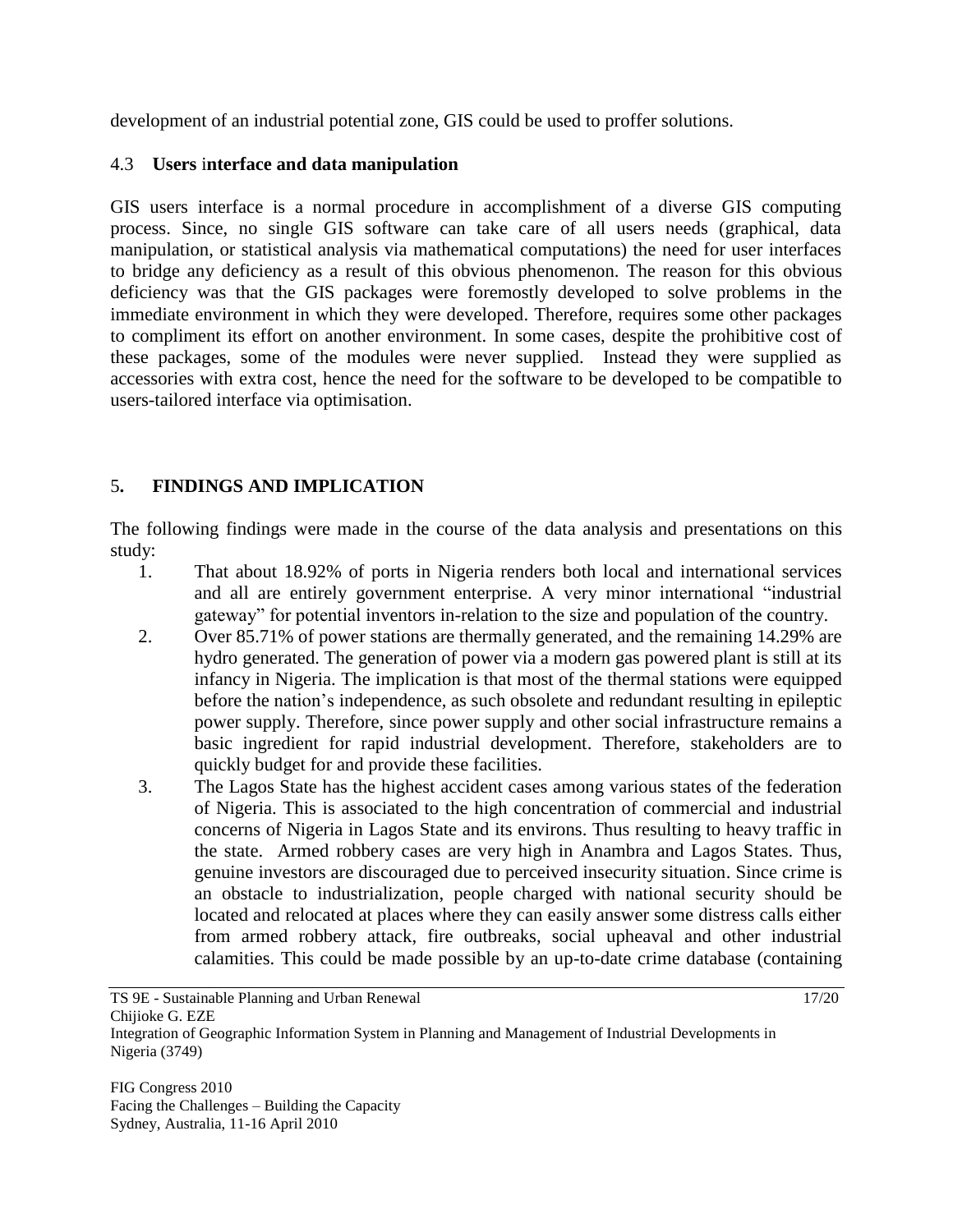crime occurrence, position, time and frequency, traffics, etc) via a dynamic map.

- 4. That about 92.00% and 8.00% of state owned universities were located in the southern and northern regions of Nigeria respectively. It is clear from the above data that a greater majority of the past and present generations of the Southern Nigerians were having more access to higher education than their counterpart from the Northern part of the country. The implication means an educational imbalance in the country. Therefore, states concerned should be encouraged to open up universities as necessary.
- 5. That among the complementary database tools, relational data structure is by far more flexible and efficient for interfaces to GIS data processing. Therefore, database creation should remain mandatory to all GIS practitioners, so as to support local or regional spatial and non-spatial information base.
- 6. That industrial sitting (locations) in Nigeria is inclined to political lines than for more organized economic considerations.
- 7. Key aspects of computer knowledge in terms of software management are at the critical path. The GIS analysts and other stakeholders in earth resources management are lacking in adequate software development knowledge, such as system programming and analysis, database programming and programming using universal computer languages such as  $C^{++}$ , JAVA, VISUAL basic, oracle, etc. Therefore, efforts to develop an Industrial data bank for industries, such as tourism, petroleum, gas, solid minerals, security, manufacturing, etc, must not relent.

### 6. **CONCLUSION AND RECOMMENDATIONS**

This paper investigated an improved method of application of GIS to industrial developments in Nigeria. The objective of the study has been to develop the GIS tools for adequate handling of industrial developments issues. The various impediments (political, economic, social, crime, etc) to industrial developments of the country have been identified. Besides, the lack of adequate infrastructure and poor or non existing industrial databank, lack of adequate database creation and software development knowledge among other complementary database tools (such as: relational data structure) that are more efficient tools for industrial planning and management are very crucial, so as to support local or regional spatial and non-spatial information base. Government and non-governmental agencies are expected to embark on joint venture in the "match" to industrially develop Nigeria. Therefore un-necessary political handling of industrial sitting (locations) should be avoided for more organized economic considerations. Infrastructure remains a basic ingredient for rapid industrial development, therefore industrialization stakeholders are to quickly budget for and provide these facilities. Crime has been an obstacle to industrialization; hence, people charged with national security should be located and relocated at places where they can easily answer some distress calls either from armed robbery attack, fire

TS 9E - Sustainable Planning and Urban Renewal 18/20 Chijioke G. EZE Integration of Geographic Information System in Planning and Management of Industrial Developments in Nigeria (3749)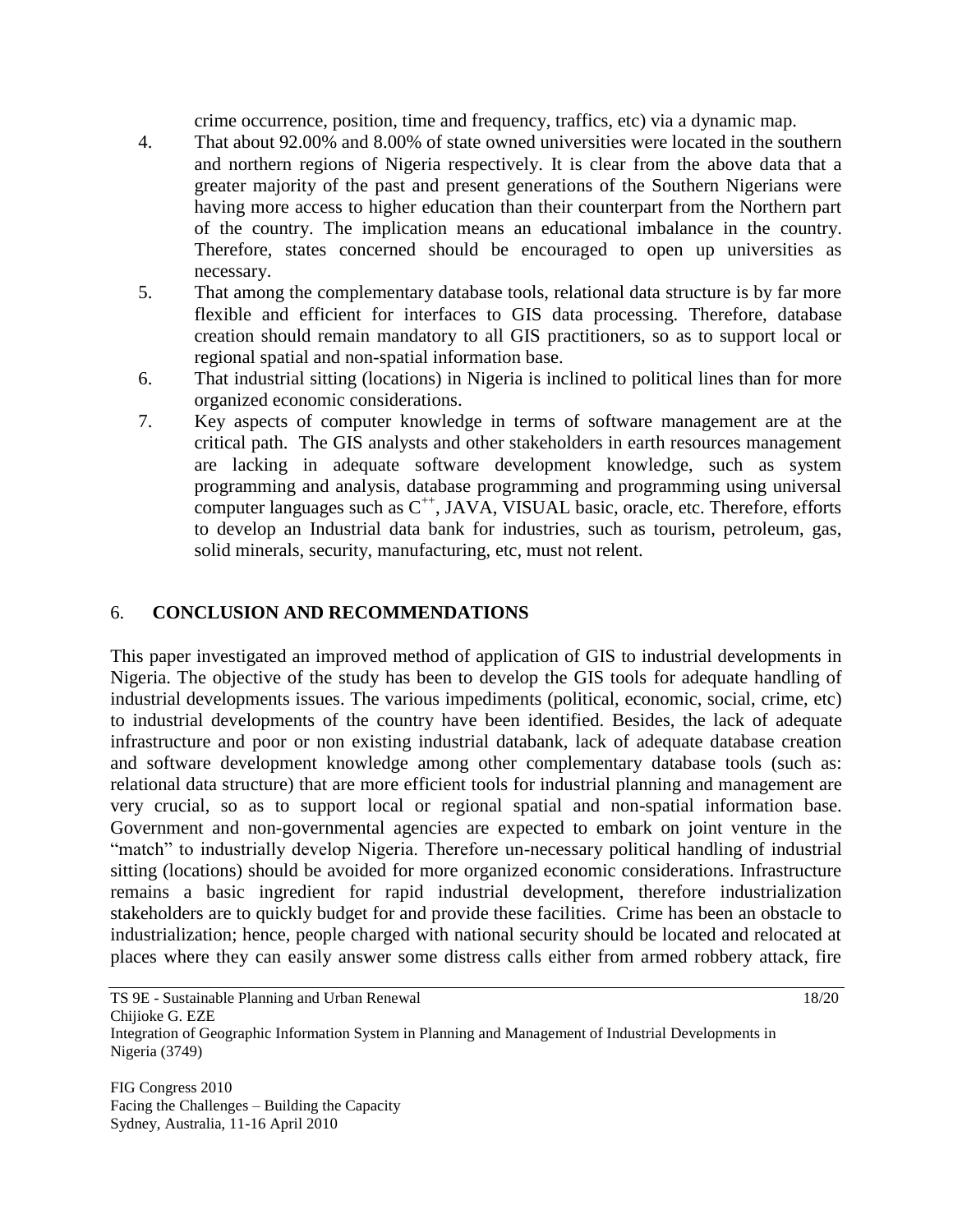outbreaks, social upheaval and other industrial calamities. This could be made possible by an upto-date crime database (containing crime occurrence, position, time and frequency, traffics, etc) via a dynamic map.

Further research work should therefore, make efforts to develop an Industrial data bank for Nigerian industries, such as tourism, petroleum, gas, solid minerals, security, manufacturing, etc. Most of the vital information contained in the databank should be linked to the worldwide web (WWW). This when implemented will add value to commerce and industries in Nigeria.

### **REFERENCES**

**CIA (2009):** The World Fact Book – Nigeria.htm, July 2009 update. Visited July 22, 2009.

**Dale P.F. and Mclaughline, J.D. (1988)**: Land information management: Oxford University Press Oxford- England.

**Eze C.G. (2000)**: Application of Geographic Information System (GIS) to Industrial Developments in Nigeria. MSc. Thesis, University of Lagos, Akoka, Nigeria.

**FRNOG (2007)**: "Federal Republic of Nigeria Official Gazette" No. 24. Vol.91. Supplementary copy, Printed and published – the Federal Government Printer, Lagos, Nigeria.

**Kroenke D.M. (1983)**: .Database Processing: Fundamentals, Design, implementation second Edition. Science Research Associates Inc. A subsidiary of IBM, USA.

Loney K (2004): Oracle Database 10g: The Complete Reference. Tata McGraw-Hill Publishing Company Ltd, New Delhi. ISBN 0-07059425-2

**Worboys, M.F. (1998)**: GIS. A Computing Perspective. Taylor and Francis publications.

**Udu E. and Agu G.A (1993)** Monograph on New System ECONOMICS.

## **BIOGRAPHICAL NOTES**

Dr. **Chijioke G. Eze** serves as a Senior Lecturer of Geoinformatics with concentration on application of space technology tools in human and material resource management at the Institute of Technology and Environmental Studies (ITES) NASME, Makurdi, Nigeria. He was the founding coordinator of the NBTE accredited programme of the ITES - a position he held for years running. He holds a PhD in Surveying and Geoinformatics from the Nnamdi Azikiwe University, Awka, Nigeria; and an M.Sc degree in Surveying and Geoinformatics from the University of Lagos, Akoka, Nigeria.

Dr. Chijioke Eze is a member of the Nigerian Institute of Surveyors (NIS). He holds a regular combatant (RC) commission with the Nigerian Army and has dutifully blended academics and

TS 9E - Sustainable Planning and Urban Renewal 19/20 Chijioke G. EZE Integration of Geographic Information System in Planning and Management of Industrial Developments in Nigeria (3749)